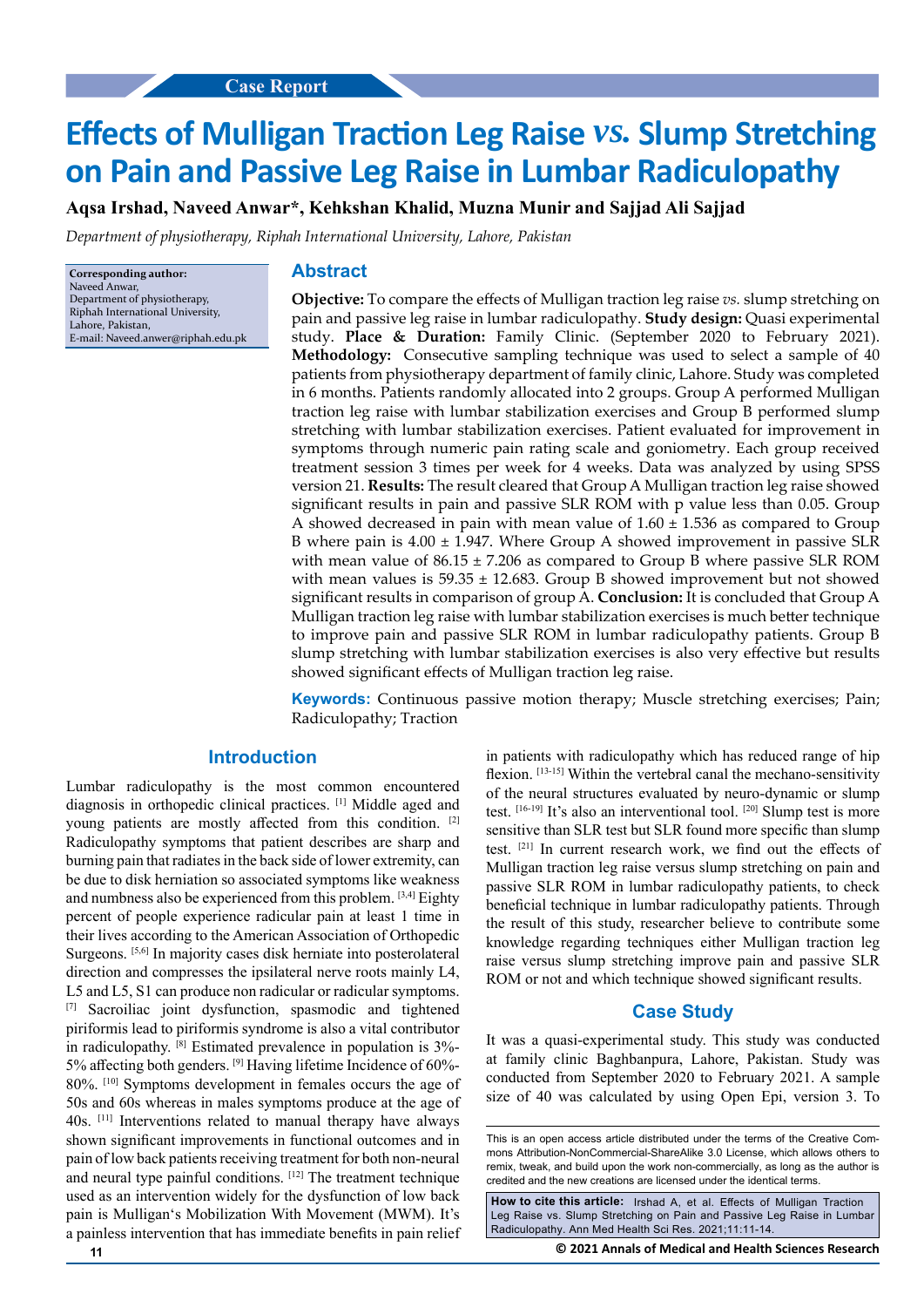conduct this study, consecutive sampling technique used to collect data and on the basis of inclusion exclusion criteria 40 patients with lumbar radiculopathy were selected from the family clinic's OPD. Informed consent was taken from the patients before starting treatment. Assessor was blinded which made this study a single blinded study. The investigator used lottery method to randomly allocate the participants into Group A (Mulligan traction leg raise) and group B (slump stretching). All subjects with pre diagnosed lumbar radiculopathy, unilateral or bilateral radiation of pain in sciatic nerve distribution, with SLR test positive, both genders male and female, 18 to 50 years' age was the inclusion criteria for this study. Patients undergoing history of spinal surgery in previous 6 months, Knee and ankle pathology causing limitation of movement, clinical conditions such as over sensitive skin, patient with cardiac pacemaker, pregnancy etc, Serious spinal condition e.g infection, tumors, osteoporosis, spinal fracture, Inability to hold slump stretching position, reproduction of symptoms on neck flexion part of slump test, Patients with cervicogenic headache, VBI, spinal deformities and ankylosing spondylitis was the exclusion criteria for this study. Group A Mulligan traction leg raise was allocated 20 participants and in the other group B slump stretching also 20 participants were allocated. The data collection tools used was numeric pain rating scale for pain and goniometer for passive SLR ROM.

In group A the subjects received Mulligan traction leg raise and lumbar stabilization exercises. Treatment session was given 3 times per week for 4 weeks for 20 minutes. Lumbar stabilization exercises includes static glutei, static back and static hamstring hold for 10 seconds with maximum 10 repetitions. While in Group B the subjects received slump stretching and lumbar stabilization exercises. Treatment session includes 3 times per week for 4 weeks for 20 minutes.

Lumbar stabilization exercises includes static glutei, static back and static hamstring hold for 10 seconds with maximum 10 repetitions. Evaluation was done before treatment and at the end of 4th week. The data was analyzed by SPSS version 21. The quantitative variables were presented as mean and standard

deviation. For checking the normality in the data Shapiro-Wilk test used. Before/after comparisons was done by using parametric methods as data is normally distributed. For within group comparison paired sample t-test and for between groups comparison independent t test was applied. An alpha-level of 0.05 was selected for level of significance.

#### **Results**

40 individuals were chosen for the study. The patients who fall in the inclusion criteria were 40. 40 subjects then randomly scattered into two treatment groups (Group A: Mulligan traction leg raise; Group B: Slump stretching). Both groups sociodemographic information was similar at baseline. Participants in Group A Mulligan traction leg raise were presented with mean age of 34.15 years  $\pm$  9.366 years and in Group B Slump stretching with 33.95 years  $\pm$  9.976 years. Participants in Group A were presented with mean height of 1.6490 meters  $\pm 0.05794$ meters and in Group B with 1.6685 meters  $\pm$  0.6327 meters. Participants in the Group A were presented with mean weight of 68.00 Kg  $\pm$  7.377 kg and in Group B with 70.80 kg  $\pm$  9.823 kg. Participants in Group A were presented with mean BMI of 24.955 kg/m<sup>2</sup>  $\pm$  3.7214 kg/m<sup>2</sup> and in Group B with 25.200 kg/m<sup>2</sup>  $\pm$  3.3479 kg/m<sup>2</sup> as shown in Table 1.

The pre and post treatment numeric pain rating scale values between two groups was done using independent sample t test. Analysis revealed that there was statistically significant difference in both groups with p value <0.05. Group A showed greater improvement in numeric pain rating scale value as shown in Table 2. The pre and post-treatment SLR ROM between two groups was done using independent sample t test. Analysis revealed that there was statistically significant difference in both groups as p value is less than 0.05 Group A showed significant difference in range as shown in Table 2.

Paired sample t-test was used to compare the values of numeric pain rating scale score and SLR range of motion within each treatment group. Results declared significant difference in both the groups but greater improvement was seen in Group A Mulligan traction leg raise as shown.

| Table 1: 40 subjects randomly scattered into two treatment groups. |                            |                                    |                 |                          |         |  |
|--------------------------------------------------------------------|----------------------------|------------------------------------|-----------------|--------------------------|---------|--|
| Group                                                              |                            |                                    | Mean            | <b>Std. Deviation</b>    |         |  |
| Mulligan traction leg raise (N=20)                                 |                            | Age (years)                        | 34.15           | 9.366                    |         |  |
| Slump stretching (N=20)                                            |                            | Height (meters)                    | 1.649           |                          | 0.05794 |  |
|                                                                    |                            | Weight (Kg's)                      | 68              | 7.377                    |         |  |
|                                                                    |                            | BMI (kg/m2)                        | 24.955          | 3.7214                   |         |  |
|                                                                    |                            | Age(years)                         | 33.95           | 9.976                    | 0.06327 |  |
|                                                                    |                            | Height(meters)                     | 1.6685          |                          |         |  |
|                                                                    |                            | Weight(Kg's)                       | 70.8            | 9.823                    |         |  |
|                                                                    |                            | BMI(kg/m2)                         | 25.2            | 3.3479                   |         |  |
| Table 2: Test performed values.                                    |                            |                                    |                 |                          |         |  |
| Variable                                                           |                            | <b>Treatment group</b>             |                 |                          |         |  |
|                                                                    |                            | <b>Mulligan traction leg raise</b> |                 | <b>Slumps stretching</b> | p value |  |
| Numeric pain rating scale (NPRS)                                   | Pre-treatment (Mean ± SD)  | $6.40 \pm 1.81$                    | $6.95 \pm 1.73$ |                          | 0       |  |
|                                                                    | Post-treatment (Mean ± SD) | $1.60 \pm 1.53$                    |                 | $4.00 \pm 1.94$          |         |  |
| Goniometer (Passive SLR                                            | Pre-treatment (Mean ± SD)  | $53.10 \pm 13.76$                  |                 | $54.50 \pm 12.36$        | 0       |  |

Post-treatment (Mean ± SD) 86.15 ± 7.20 59.35 ± 12.68 0

```
Annals of Medical and Health Sciences Research | Volume 11 | Issue S4 | October 2021 12
```
Range)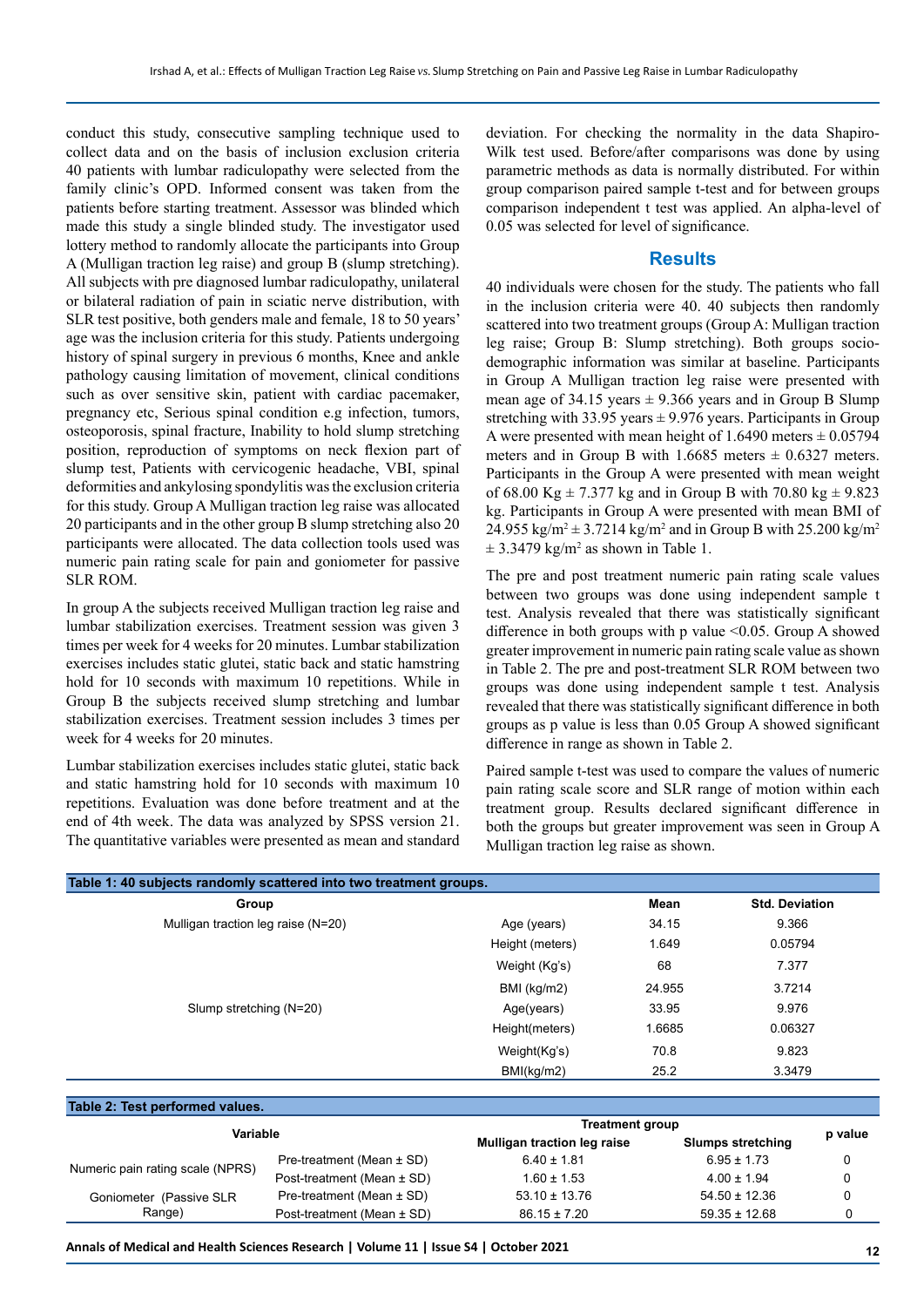#### **Discussion**

The aim of this study was to compare two non-invasive treatment techniques, one was Mulligan traction leg raise and other was slump stretching on pain reduction and improvement in range in lumbar radiculopathy patients.

In current study, there is statistically significant difference in results of numeric pain rating scale in between group analysis. Pain decreased to greater extent in post treatment of Mulligan traction leg raise group with mean value  $1.60 \pm 1.536$  as compared to slump stretching group  $4.00 \pm 1.947$  of group. The results are in accordance with one study conducted in 2018 in which Swati et al. found that numeric pain rating scale value decreased markedly by rehabilitating a patient with lumbar radiculopathy in Mulligan traction leg raise group. [8] Another study conducted in 2016 by Giovanni et al. showed results that numeric pain rating scale showed improved pain in post treatment evaluation which supports the results of this study. [22]

Gustavo Plaza-Manzano conducted study in 2020 in lumbar radiculopathy patients and concluded that reduction in mechanical sensitivity is seen but not seen a greater change in pain or pressure pain threshold by using NPRS. [23] The decrease in pain in Group A is more due to the fact that mulligan traction leg raise is more directed to specific functional movements of lumbar spine and so targets the joint restrictions. The improved blood circulation can further decrease the pain level. Group B also showed improvement but to limited extent as it includes general exercises that targets the general mobility and muscular strength.

The results of present study showed that there was statistically significant difference between post-treatment SLR ROM of both groups. Group A showed greater improvement in range with mean value of  $86.15 \pm 7.206$  as compared to Group B with mean value of  $59.35 \pm 12.683$ . These values of result are consistent with another previous research which shows the similar results in terms pain and range of motion conducted by Swati et al. [8]

These results are supported by a previous research which showed improved ranges. Improvement in SLR range of motion measured by goniometer in Basant kumar studies showed significant results in one group and non-significant in other group supporting the results conducted by this study. [24] Patel conducted RCT and compare the results of 2 group so it showed that Mulligan leg raise have greater improvement rather than slump stretching but not significant in pain and ROM compared to another group. [25]

Traction leg raise elongate muscle and hold this position provide greatest tolerated length so improve pain of restricted leg and elongation improve range. It mobilize the nerve as well as stretch the muscle so symptom's relief because traction not provoke symptoms. Also in two studies conducted by Berlin and Larsson and pal showed significant improvement in pain and SLR range angle and strongly encouraged the Mulligan traction leg raise. [8] In passive ROM elongation of muscle are beyond the slack length so range increases by repetitive activity performing for several days. [24]

## **Conclusion**

It is concluded that Group A Mulligan traction leg raise with lumbar stabilization exercises is much better technique to improve pain and passive SLR ROM in lumbar radiculopathy patients. Group B slump stretching with lumbar stabilization exercises is also very effective but results showed significant effects of Mulligan traction leg raise.

## **Conflict of Interest**

This study has no conflict of interest to be declared by any author.

#### **References**

- 1. Nisar Ahmed, Zka CC. Comparison of Mulligans Spinal Mobilization with Limb Movement (SMWLM) and neural tissue mobilization for the treatment of lumbar disc herniation: A randomized clinical trial. J Nov Physiother. 2016;6.
- 2. Anderson PAMM, Paul C, Angevine, Peter D. Randomized controlled trials of the treatment of lumbar disk herniation: 1983- 2007. J Am Acad Orthop Surg. 2008;16:566-573.
- 3. Windt SE, Riphagen II. Physical examination for lumbar radiculopathy due to disc herniation in patients with low-back pain (Review). Cochrane Database Syst Rev. 2012;2.
- 4. Konstantinou KHS, Jordan JL. The impact of low back-related leg pain on outcomes as compared with low back pain alone: A systematic review of the literature. Clin J Pain. 2013;29:644-54.
- 5. Singh VMM, Malik J, Ganer N, Comparison between posterior to anterior mobilization and traction SLR on pain and neurodynamic mobility in patients of low back pain. Int J Physiother. 2014;2:383-87.
- 6. Amit VN, Rita AG, Learman K. Effect of slump stretching versus lumbar mobilization with exercise in subjects with non-radicular low back pain: A randomized clinical trial. J Man Manip Ther. 2012;20:35-42.
- 7. Koes BW, van Tulder MW. Professor of health technology assessment 2, WC Peul, neurosurgeon. diagnosis and treatment of sciatica. BMJ. 2007;334:1313.
- 8. Swati M, Snehal G. Comparison between Mulligan traction leg raise *vs.* slumps stretching on pain, passive leg raise, and functional disability in lumbar radiculopathy. J Clin Med Res. 2018;6:140-6.
- 9. Tarulli ARE. Lumbosacral radiculopathy. Neurol Clinical. 2007;25:387-405.
- 10. Schoenfeld AJML, Matthew DOB, Julia OB, Christopher M. Characterization of the incidence and risk factors for the development of lumbar radiculopathy. J Spinal Disord Tech. 2012;25:163-7.
- 11. Andrew W, Tarulli. Lumbosacral radiculopathy. Neurol Clin. 2007;25:387-405.
- 12. Axel S, Toby H, Gerd M, Kathryn B. Outcomes differ between subgroups of patients with low back and leg pain following neural manual therapy: A prospective cohort study. Eur Spine J. 2011;20:482-90.
- 13. Toby HM, Antonio C. Effects of the Mulligan traction straight leg raise technique on range of movement. J Man Manip Ther. 2001;9:128-33.
- 14. Toby HCB, Ulla H, Hun TL, Merete O, David S. Mulligan traction straight leg raise: A pilot study to investigate effects on range